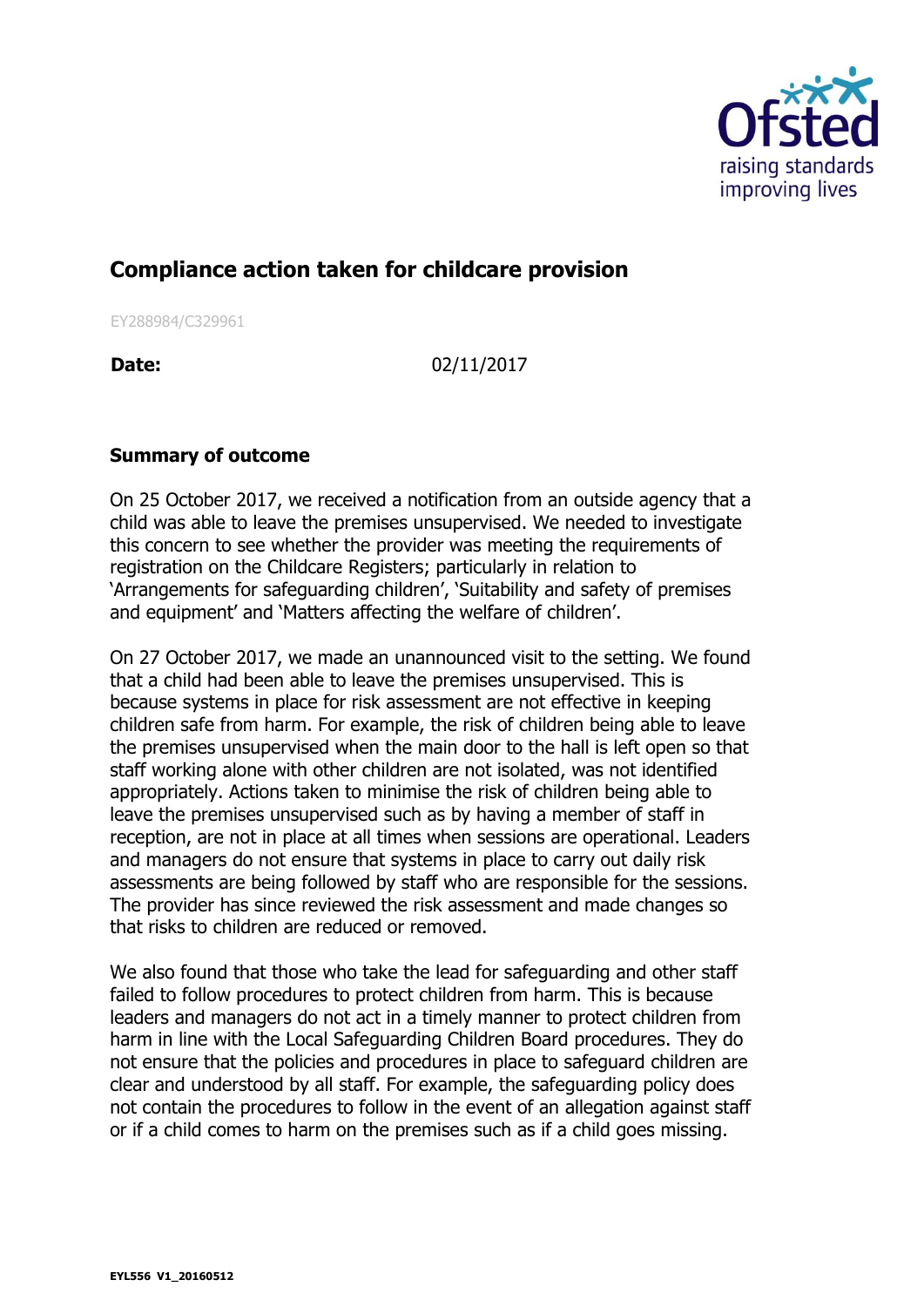

In addition to this, we found that the provider did not notify Ofsted of this incident. We have also, since the visit, found that the provider has failed to notify Ofsted of changes to those responsible for the setting and this means we have not been able to carry out the required suitability checks on these people.

We looked at documents such as records relating to staff qualification and training and children's attendance. We found that there are appropriately qualified staff for the numbers of children attending and, where necessary, children are provided with one to one key workers. The provider ensures that there is a member of staff with an appropriate first aid qualification at all times. However, systems in place to share information with staff who are new to the setting are not effective in providing them with the knowledge, skills and experience they need to appropriately safeguard the children in their care. In addition to this, records relating to children's attendance are not accurate and do not always record their hours of attendance.

Following our visit, we issued the provider with an initial warning letter for failing to notify Ofsted of changes and significant events which may affect their suitability. We also issued a notice to improve which requires the provider to:

- ensure that policies and procedures in place to safeguard children include the procedures to follow in the event of an allegation against staff and if children come to harm whilst on the premises, such as if they go missing - make sure that all staff working with children receive appropriate training and understand the setting's policies and procedures to safeguard children - ensure those who take the lead for safeguarding understand the Local Safeguarding Children Board procedures and can act in a timely manner when there are concerns about children's welfare

- improve systems for induction to the setting so that staff have the appropriate skills, knowledge and experience to carry out their roles effectively

- monitor that systems in place to minimise the risk of harm to children are being maintained and followed by staff who are responsible for services - ensure systems to record the daily hours of children's attendance are consistently followed and accurate at all times

On 16 November 2017, the provider submitted a written response to these actions. We are satisfied with the action the provider has taken. The provider continues to be registered with Ofsted.

## **Publication of compliance action**